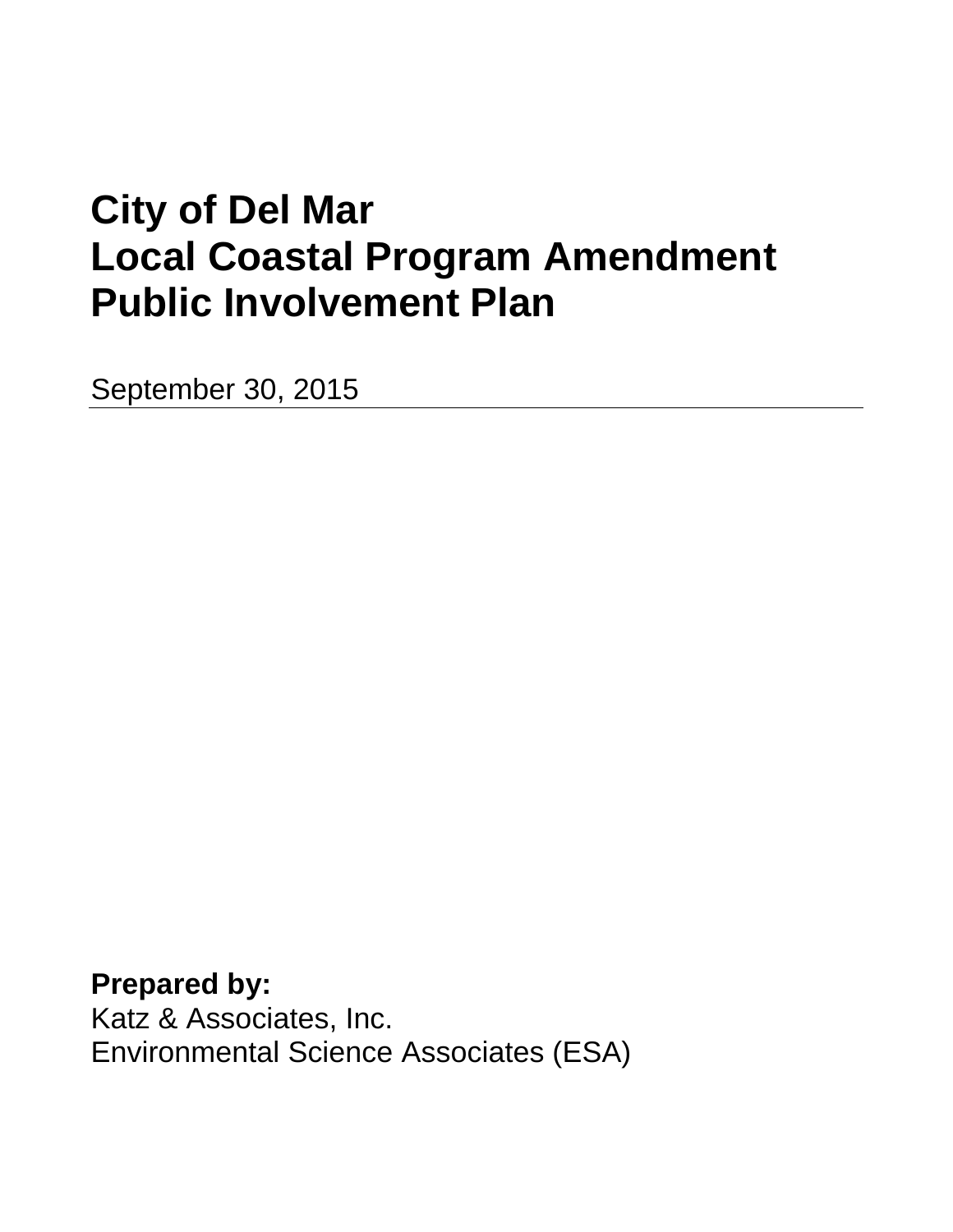## Table of Contents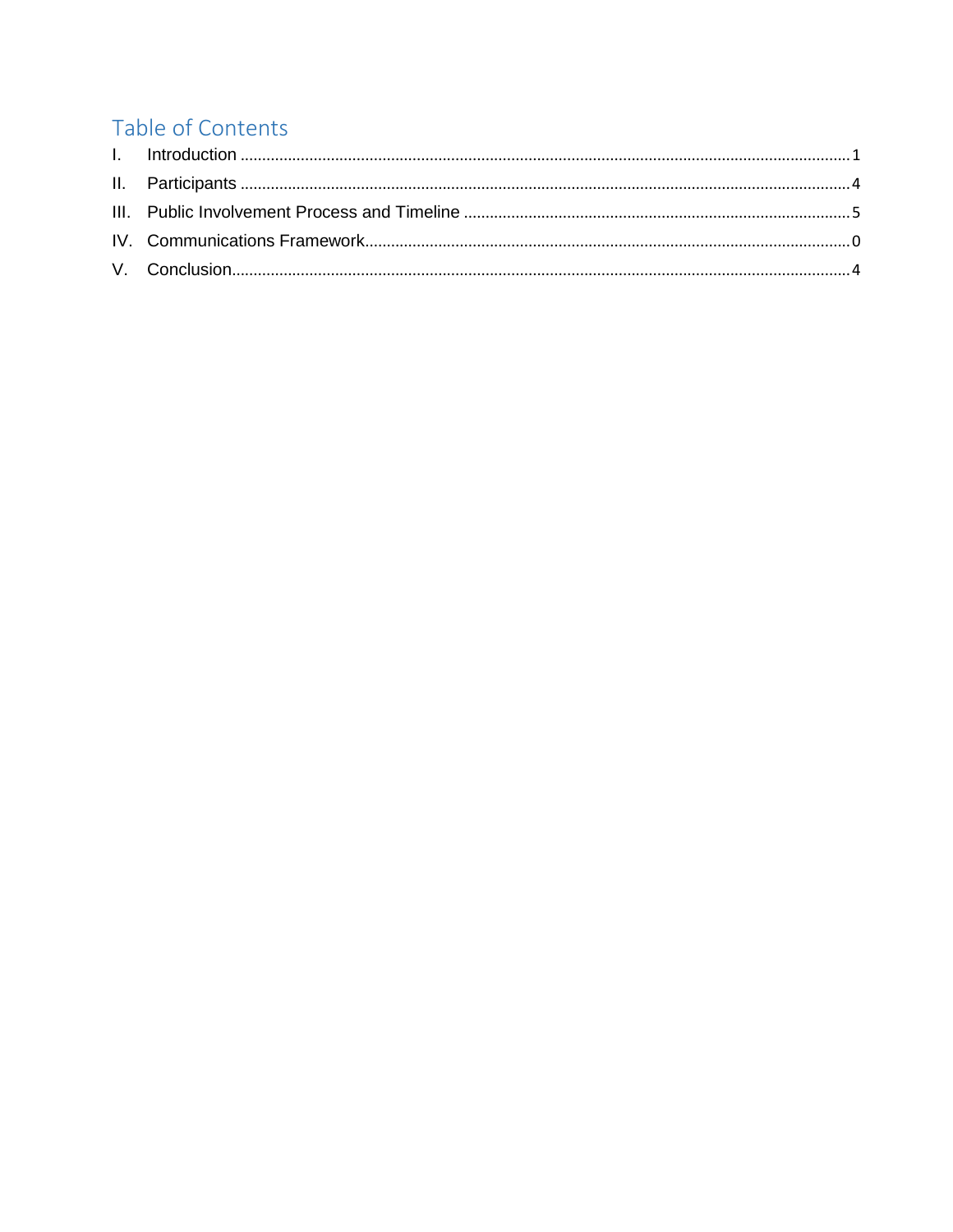## <span id="page-2-0"></span>**I. Introduction**

The City of Del Mar has prepared this Public Involvement Plan to establish the action plan for engaging the community and stakeholders in the preparation of the Local Coastal Program Amendment (LCPA). The Public Involvement Plan establishes a comprehensive communications program for engaging stakeholders, community members and the general public in the LCPA Project. The City's commitment to a transparent, comprehensive and inclusive planning process as outlined in the City of Del Mar Communications Plan informs this Public Involvement Plan. Outreach for the LCPA Project emphasizes using a variety of coordinated communication programs to disseminate project information and collect public input. All community members and stakeholders interested in participating in the project can register their contact information on the stakeholder contact database by contacting the Planning and Community Development Department at coastalplanning@delmar.ca.us or (858) 755-9313.

#### **About the Project**

Development in the City is primarily regulated by the Local Coastal Program (LCP), the Del Mar Municipal Code, and the Community Plan. The LCP includes a Land Use Plan and Implementing Ordinances. The City's amendment will incorporate retreat, protection, and accommodation strategies into its current LCP. The LCPA will specifically target Sea-level Rise coastal flooding impacts, including storm surge, erosion and sedimentation, to its most vulnerable coastal resources, visitor-serving amenities and residences.

### **Figure 1. Coastal Zone Map**

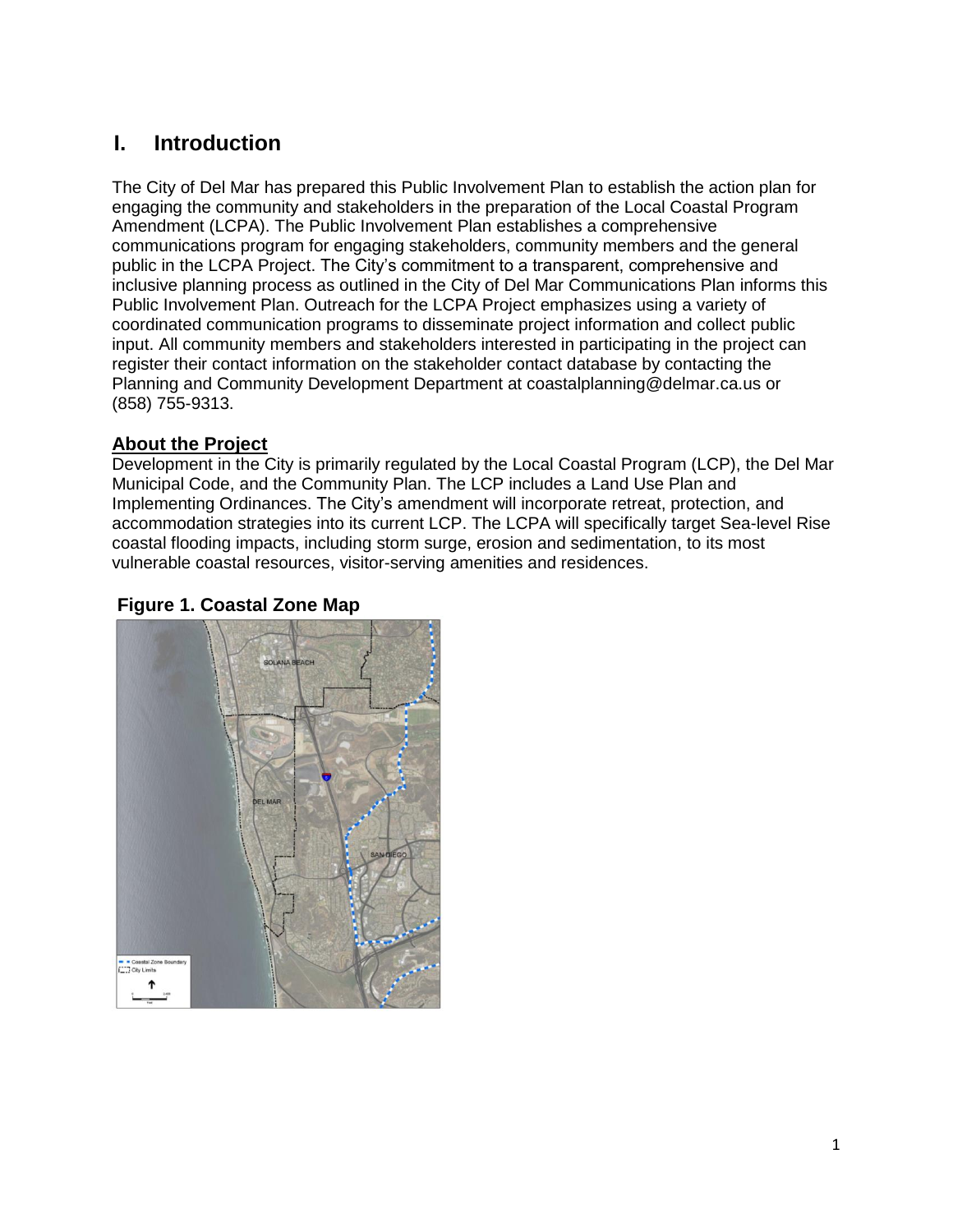The amendment is anticipated to add a new chapter to the LCP Implementing Ordinances specific to Sea-level Rise with modifications to existing Implementing Ordinances provisions, LCP Land Use Plan policies, boundaries of applicable Overlay Zones and the Post-LCP Permit and Appeal Jurisdiction Map. A corollary amendment to the City's Community Plan and the Del Mar Municipal Code may also be required.

The purpose of the LCPA includes the following four end goals:

- **1.** Understand the degree of vulnerability posed to Del Mar's beaches, lagoons, bluffs, visitor-serving amenities and residences by examining the magnitude of risks and sensitivities associated with Sea-level Rise and coastal flooding. A Vulnerability Assessment will be prepared by early 2016 using the best available science on Sea-level Rise, which examines historical erosion and storm data, and creates a model of the current and projected Mean High Tide Line. This assessment will serve as the foundation for the LCPA and necessary technical studies.
- **2.** Evaluate how expected Sea-level Rise impacts will affect California Coastal Act resources, people, development, infrastructure and natural resources located in areas vulnerable to Sea-level Rise. A Risk Assessment will be prepared by early 2016 and will prioritize areas to target Sea-level Rise strategies as part of an Adaptation Plan.
- **3.** Create an Adaptation Plan that identifies effective shoreline accommodation, protection and retreat strategies through rigorous analysis of Sea-level Rise and community/stakeholder input. The Plan will prioritize adaptation strategies based on ability to protect coastal resources and to implement *Safeguarding California: Reducing Climate Risk* principles. Once designed by mid-2016, the Adaptation Plan will be integrated into the LCP and will serve as the City's long-range planning guide for Sea-level Rise management.
- **4.** Consolidate the findings from the prior three objectives into an updated LCPA that would include land use policies and implementation measures related to Sea-level Rise and coastal flooding impacts.

Following action on the LCP amendment by the City of Del Mar City Council in early 2017, the LCP amendment is scheduled to be submitted to the California Coastal Commission in spring 2017 for review.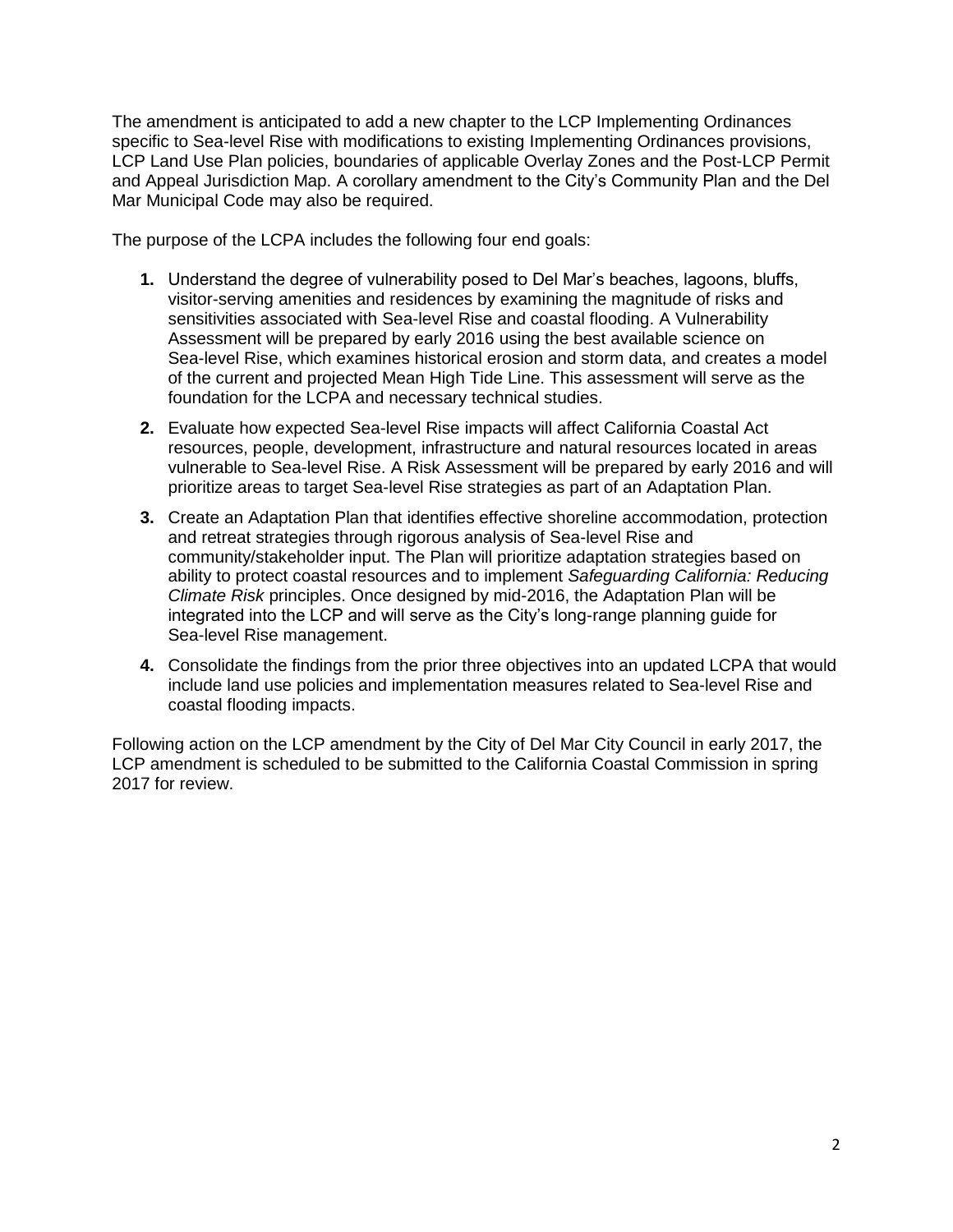#### **Planning and Study Topics**

A number of planning and study topic areas will be addressed in the LCPA. Table 1 provides a brief description of these areas for reference.

| <b>Table 1. Planning and Study Topic Areas</b> |                                                         |  |  |  |  |
|------------------------------------------------|---------------------------------------------------------|--|--|--|--|
| <b>Planning and Study Topic Area</b>           | <b>Description</b>                                      |  |  |  |  |
| Sea-level Rise                                 | Increases in the Global Mean Sea Level as a result of   |  |  |  |  |
|                                                | ongoing climate change                                  |  |  |  |  |
| <b>Vulnerability Assessment</b>                | Examines the magnitude of risks and sensitivities       |  |  |  |  |
|                                                | associated with Sea-level Rise, storm surge, and        |  |  |  |  |
|                                                | coastal flooding to understand the degree of            |  |  |  |  |
|                                                | vulnerability posed to Del Mar's beaches, lagoons,      |  |  |  |  |
|                                                | bluffs, visitor-serving amenities and residences        |  |  |  |  |
| Risk Assessment                                | Evaluates how expected impacts will affect people,      |  |  |  |  |
|                                                | development, infrastructure and natural resources       |  |  |  |  |
| <b>Adaptation Plan</b>                         | Provides guidance for fully integrating considerations  |  |  |  |  |
|                                                | of climate change and variability in policies, programs |  |  |  |  |
|                                                | and operations                                          |  |  |  |  |
| <b>Land Use</b>                                | Involves the management and modification of natural     |  |  |  |  |
|                                                | environment into built environment                      |  |  |  |  |
| Zoning                                         | Restrictions by an authority on the way land within its |  |  |  |  |
|                                                | jurisdiction can be used                                |  |  |  |  |

#### **Public Involvement Objectives**

For this project, success relies on the involvement of community members and stakeholders in all phases of the planning process, including issue identification, goal setting and alternatives assessment. Specific objectives for public involvement are to:

- Engage the diversity of Del Mar residents in the process
- Engage stakeholders and their perspectives in the process
- Conduct a process that incorporates multiple channels for participation
- Solicit input, ideas and feedback to inform and shape all stages of the planning process
- Share project information and studies with the public
- Report on decisions made throughout the process to the public

#### **Contents**

This Public Involvement Plan includes three sections, following this Introduction:

- **Participants:** A list of community members, stakeholder organizations and agencies with a potential interest in the project
- **Public Involvement Process and Timeline:** A description of the steps of the planning process
- **Communications Framework:** Descriptions of the programs to be implemented by the City of Del Mar to engage stakeholders and the public in the project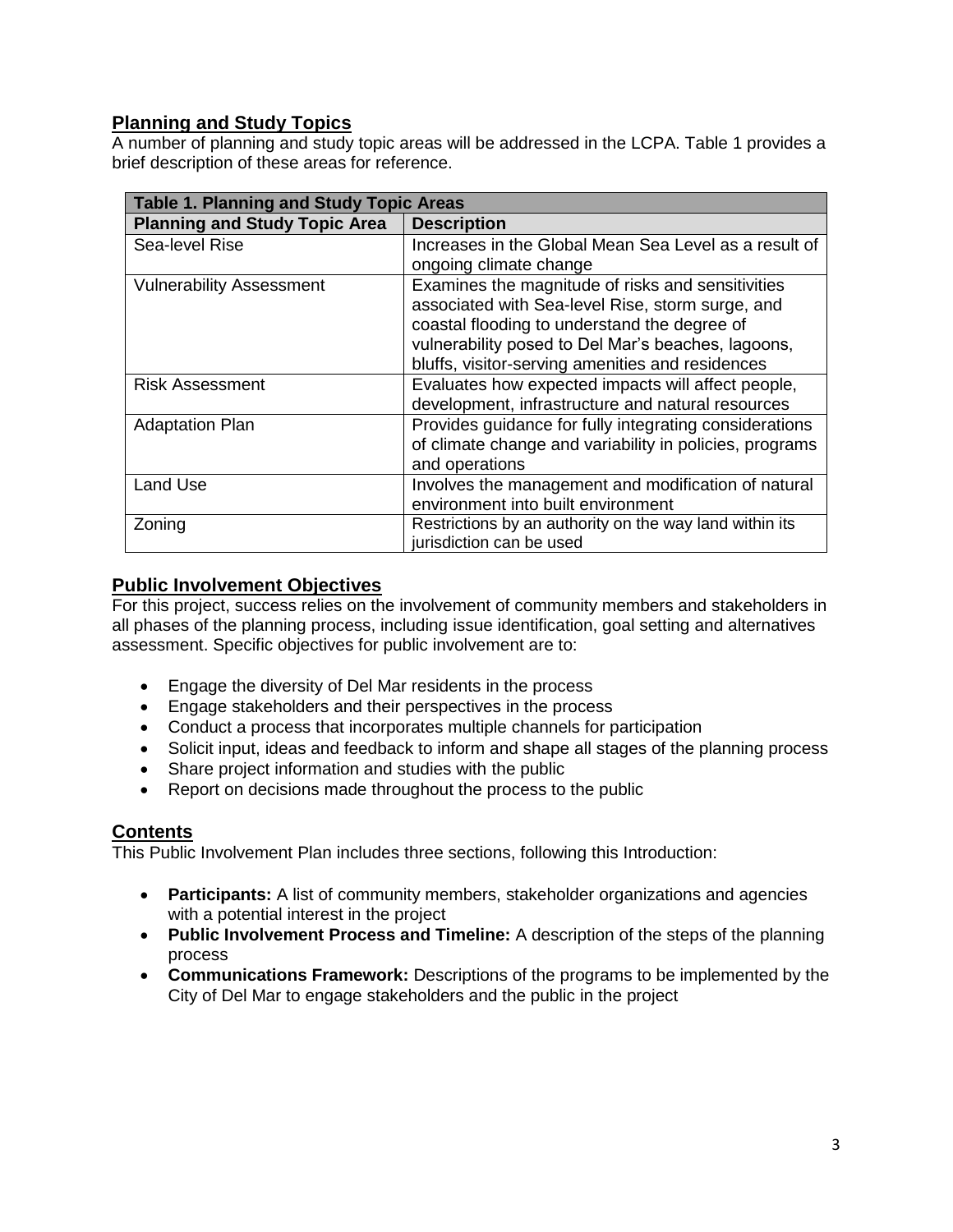### <span id="page-5-0"></span>**II. Participants**

#### **City of Del Mar Residents**

The City recognizes the value of resident involvement and the wealth of information and resources that the residents of Del Mar possess. Residents of Del Mar are the highest priority targeted audience for the project and engaging those residents in the LCPA development process is one of the main objectives of this Public Involvement Plan. All interested residents will be included in a comprehensive contact database. The database will serve as a tool for distributing project information and announcements, including e-blasts, a project fact sheet, community meeting invitations and LCPA process updates.

#### **Organizations and Agencies**

The City has a comprehensive database of stakeholders, organizations and agencies. The existing database will be reviewed to identify any gaps where individuals or organizations with a potential interest in the LCPA are missing. This database will be combined with the resident database to develop one larger project contact database. The database will be augmented as additional stakeholders and interested members of the public are identified throughout the project. All community members and stakeholders interested in participating in the project can register their contact information on the stakeholder contact database by contacting the Planning and Community Development Department at coastalplanning@delmar.ca.us or (858) 755-9313 in order to receive project alerts.

In Table 2 below, categories of stakeholders with a potential interest in the project are listed in the left column. For each category, an initial list of stakeholder organizations and agencies is shown in the right column.

| <b>Table 2: Organizations and Agencies</b> |                                                                |  |  |  |  |
|--------------------------------------------|----------------------------------------------------------------|--|--|--|--|
| Category                                   | <b>Organizations and Agencies</b>                              |  |  |  |  |
| Del Mar                                    | Sea-Level Rise Stakeholder-Technical Advisory Committee (STAC) |  |  |  |  |
|                                            | San Dieguito Lagoon Committee                                  |  |  |  |  |
|                                            | Sustainability Advisory Board (SAB)                            |  |  |  |  |
|                                            | <b>Business Support Advisory Committee</b>                     |  |  |  |  |
|                                            | Del Mar Lifeguards                                             |  |  |  |  |
|                                            | Del Mar Thoroughbred Club                                      |  |  |  |  |
|                                            | <b>Businesses</b>                                              |  |  |  |  |
|                                            | <b>Interest Groups</b>                                         |  |  |  |  |
| State and Federal                          | California Coastal Commission                                  |  |  |  |  |
| Government and                             | Ocean Protection Council                                       |  |  |  |  |
| Resource Agencies                          | 22nd District Agricultural Association                         |  |  |  |  |
|                                            | State Assembly Member, District 78                             |  |  |  |  |
|                                            | State Senator, District 39                                     |  |  |  |  |
|                                            | California Department of Transportation                        |  |  |  |  |
|                                            | California State Lands Commission                              |  |  |  |  |
|                                            | California State Parks                                         |  |  |  |  |
|                                            | <b>Regional Water Quality Control Board</b>                    |  |  |  |  |
|                                            | California Department of Fish & Wildlife                       |  |  |  |  |
|                                            | U.S. Fish & Wildlife Service                                   |  |  |  |  |
|                                            | U.S. Army Corps of Engineers                                   |  |  |  |  |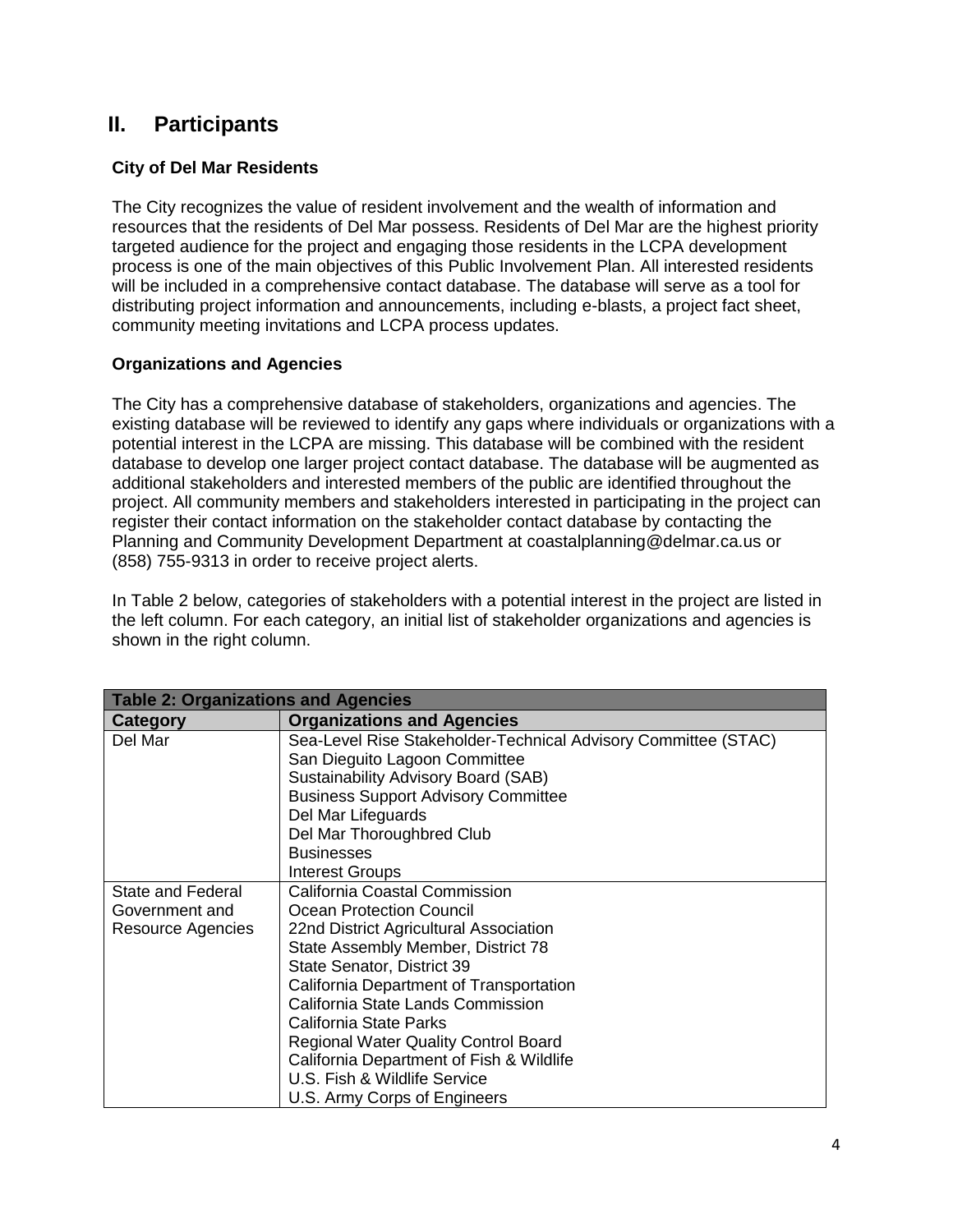| Local and Regional  | City of Solana Beach                                         |
|---------------------|--------------------------------------------------------------|
| Governments         | City of Encinitas                                            |
|                     | City of Carlsbad                                             |
|                     | City of San Diego                                            |
|                     | County of San Diego                                          |
|                     | San Diego County Supervisor District 3                       |
| Nonprofit           | <b>Del Mar Foundation</b>                                    |
| Organizations       | Del Mar Village Association                                  |
|                     | The San Diego Foundation                                     |
|                     | <b>Coastal Community Foundation</b>                          |
|                     | Surfrider Foundation, San Diego Chapter                      |
|                     | San Dieguito River Valley Conservancy                        |
|                     | Friends of San Dieguito River Valley                         |
|                     | Sierra Club, San Diego Chapter                               |
|                     | Scripps Institute of Oceanography, School of Marine Sciences |
|                     | Climate Collaborative Network                                |
|                     | San Diego Coast Keeper                                       |
| <b>Other Public</b> | San Dieguito River Valley Joint Powers Authority             |
| Agencies            | San Diego Association of Governments                         |
|                     | <b>North County Transit District</b>                         |
|                     | San Diego Gas & Electric                                     |
|                     | San Diego Water Authority                                    |
| Media               | <b>Sandpiper Community Journal</b>                           |
|                     | Del Mar Times                                                |
|                     | <b>Coast News</b>                                            |
|                     | San Diego Union-Tribune                                      |

## <span id="page-6-0"></span>**III. Public Involvement Process and Timeline**

Outreach activities will take place during the four steps of the LCPA planning process:

- **Step 1: Project launch and community forum**
- **Step 2: Potential vulnerabilities and risks assessment**
- **Step 3: Adaptation Plan development**
- **Step 4: LCP amendment**

The process and timeline chart, shown on the next page, outlines how public involvement programs will synchronize with planning tasks at each step of the process. The general timing is identified within the 4-step planning process. Alterations to the process schedule may require updates to the chart.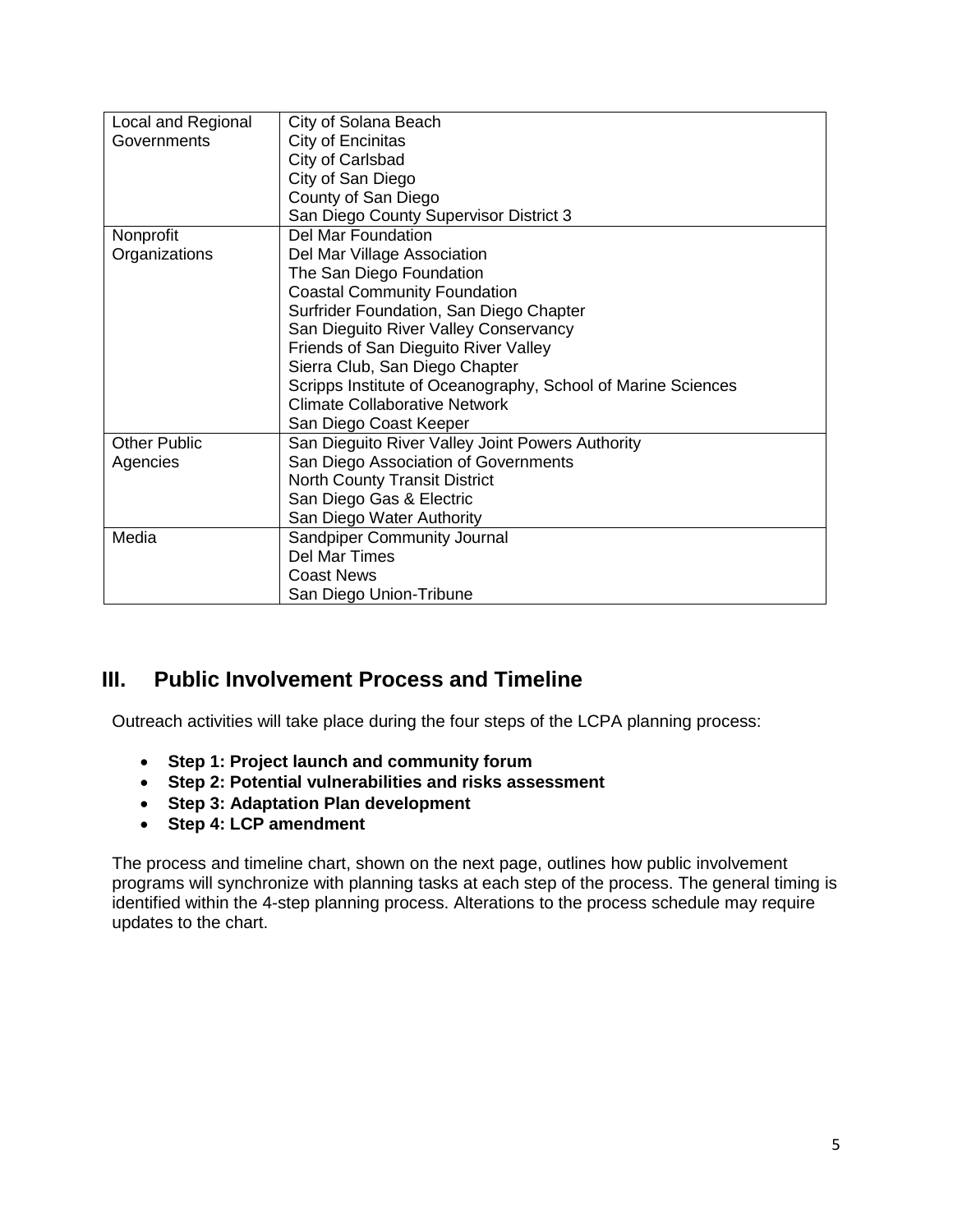# Del Mar Local Coastal Plan Amendment

**Public Engagement Process** 

| $\vert$ 1<br><b>Project Launch</b>                                        | $\overline{\mathbf{2}}$<br><b>Potential Vulnerabilities and</b><br><b>Risks Assessment</b> | 3<br><b>Adaptation Plan Development</b>                                    | $\overline{4}$<br><b>LCP Ame</b> |
|---------------------------------------------------------------------------|--------------------------------------------------------------------------------------------|----------------------------------------------------------------------------|----------------------------------|
| Purpose, need, process steps,<br>& timeline                               | Potential vulnerabilities and risks;<br><b>Adaptation approached</b>                       | Adaptation Plan accomodation,<br>protection, and retreat strategies        | <b>Final LCP</b>                 |
| <b>Public Engagement Strategy</b>                                         | Sea-level Rise Stakeholder-Technical<br><b>Advisor Committee Meetings</b>                  | Sea-level Rise Stakeholder-Technical<br><b>Advisory Committee Meetings</b> | Sea-level F<br><b>Advisor Co</b> |
| Sea-level Rise Stakeholder-Technical<br><b>Advisor Committee Meetings</b> | <b>Community Workshop</b>                                                                  | <b>Community Workshop</b>                                                  | <b>City Counc</b><br>Commissio   |
| <b>Community Forum</b>                                                    | <b>Stakeholder Briefings</b>                                                               | <b>Stakeholder Briefings</b>                                               | <b>CA Coasta</b>                 |
| <b>Website Page</b>                                                       | <b>Email Notifications</b>                                                                 | <b>Email Notifications</b>                                                 | <b>Written Not</b>               |
| <b>Email Notifications</b>                                                |                                                                                            | Citywide Online Survey (Optional)                                          | <b>Email Notifi</b>              |
|                                                                           |                                                                                            |                                                                            |                                  |

#### ndment

#### Amendment

≀ise Stakeholder-Technical<br>mmittee Meetings

and Planning **Hearings** 

Commission Hearing

ces

cations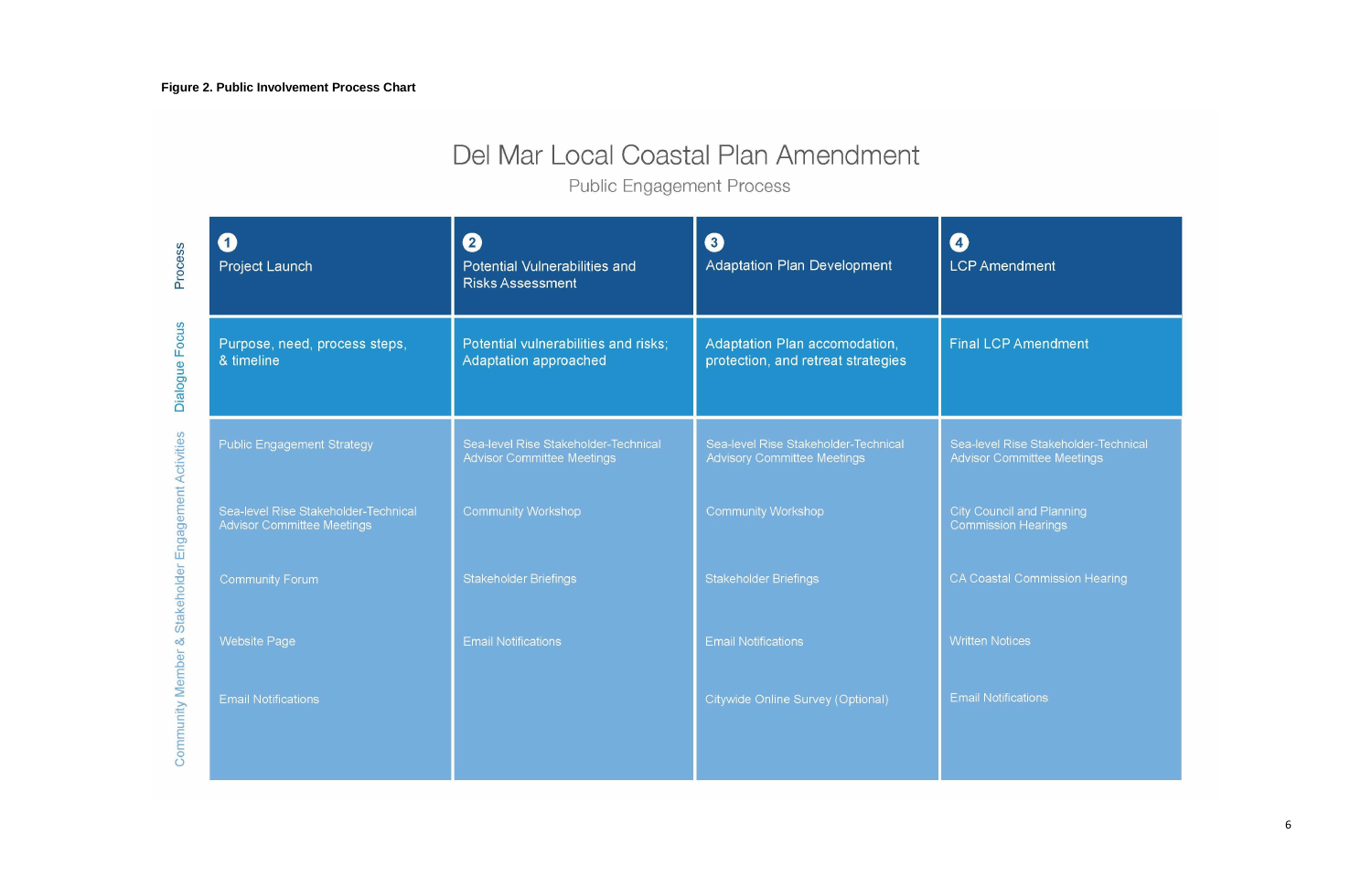## <span id="page-8-0"></span>**IV. Communications Framework**

Public involvement is a priority for the LCPA project and requires a multi-pronged approach to reach different community members and stakeholder groups with different methods. Some programs will reach residents and specific stakeholders and some will reach the general public at large. This section describes the outreach programs used to engage community members, various stakeholders and the public at each step of the project planning process outlined in Section III. In addition to creating a variety of opportunities for the collection of community feedback, these programs are focused on providing early, comprehensible and accessible project information to the public.

Prior to the launch of outreach activities at each step in the project, a variety of alerts may be used to inform the community about public participation opportunities, project milestones and availability of draft documents for review. These alerts may include media advisories, social media postings (Facebook, Twitter, NextDoor), project Web page postings, email updates to the project contact database and notifications on the City's website, newsroom and Engage Del Mar (mySidewalk) page. All community members and stakeholders interested in participating in the project can register their contact information on the stakeholder contact database by contacting the Planning and Community Development Department at coastalplanning@delmar.ca.us or (858) 755-9313 in order to receive project alerts.

#### **Community Forums and Workshops**

**Timing:** Steps 1-3

Community Forum: January 2016 – Introductory informational program

Community Workshop: Spring 2016 – Potential vulnerabilities, risk assessment and adaptation approaches

Community Workshop: Fall 2016 – Adaptation Plan

**Purpose:** Coordinated in relation to each project milestone, community forums and workshops will offer the public an opportunity to learn about the project, speak one-on-one with project team members, and provide feedback on the LCPA.

**Description:** Three community forums and workshops are planned at each of the major milestones of project development. The workshops will build off of each other, whereby the team will demonstrate how options and recommendations have been shaped by input received during prior meetings and input programs. Activities such as walking tours, breakout discussion groups, community fairs/open houses, real-time polling and prioritization activities may be considered for the workshops. Project team members will provide informative presentations and serve as resources for participants. To maximize the accessibility for people with different schedules and commitments, the community meetings will be scheduled on a weekday evening or a Saturday. For each meeting, an input summary will be developed.

**Targeted Participants:** All community members and stakeholders; general public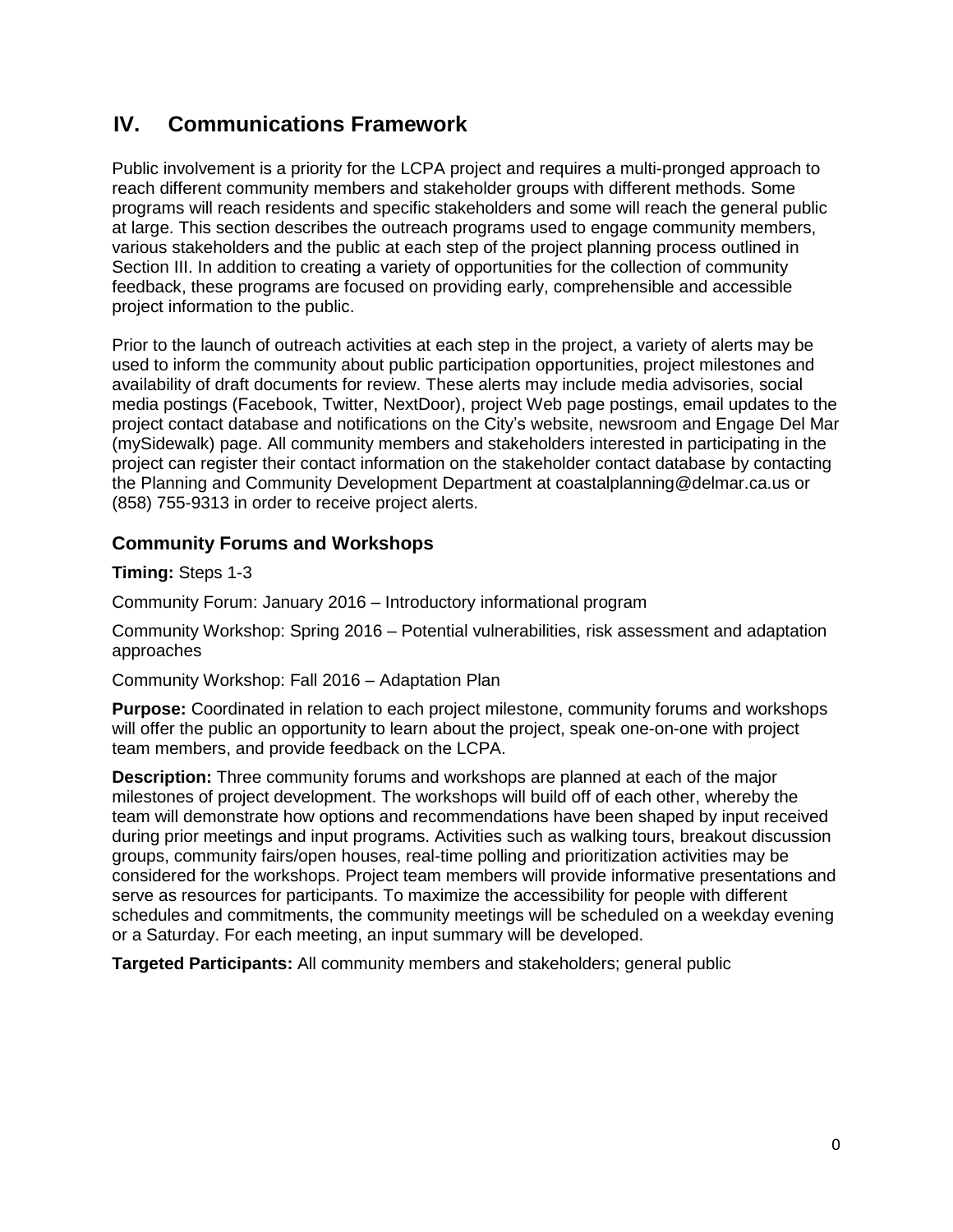#### **Sea-Level Rise Stakeholder-Technical Advisory Committee**

#### **Timing:** Steps 1-3

**Purpose:** The Sea-Level Rise Stakeholder Technical Advisory Committee (STAC) works with City staff and a technical consultant to oversee the preparation of the LCP amendment. STAC will provide oversight and ensure the amendment process is open, inclusive and develops consensus amongst the many stakeholders involved. In addition, STAC will assist in the review of technical studies and Sea-level Rise planning scenarios; assist the community in prioritizing vulnerable coastal resources; and provide input and policy recommendations to the City Council. The City's website contains information about the STAC [\(www.delmar.ca.us/499/Sea-](http://www.delmar.ca.us/499/Sea-Level-Rise-Stakeholder-Committee)[Level-Rise-Stakeholder-Committee\)](http://www.delmar.ca.us/499/Sea-Level-Rise-Stakeholder-Committee).

**Description:** Appointed by the City Council, the Sea-Level Rise Stakeholder-Technical Advisory Committee (STAC) consists of 9 members with experience in or who may be affected by Sea-level Rise and coastal flooding issues. In particular, STAC representation was sought from individuals within the following classifications:

- **1.** Technical expertise in Sea-level Rise, dynamic modeling and coastal engineering, including researchers and practitioners.
- **2.** Individuals directly impacted by Sea-level Rise, including property owners in the City with property in beach areas and bluff-tops, and users of City beaches and trails.
- **3.** Broader interest in coastal resources including representatives from citizen groups, nonprofits and regional organizations.
- **4.** Biologist experienced in wetland preservation and restoration.
- **5.** Representative(s) from the 22nd District Agricultural Association and/or the North County Transit District.
- **6.** Member(s) from City advisory committees, including the San Dieguito Lagoon Committee, Parks and Recreation Committee and/or the Sustainability Advisory Board.

The STAC will follow the City's Standard Operating Principles for Advisory Committees and Boards (www.delmar.ca.us/140/About-City-Advisory-Committees). Members will be expected to attend committee meetings, as well as public outreach programs, to directly hear and gather input from the community. Each meeting will be generally held on a Thursday pursuant to the schedule adopted by the committee (typically once per month) and last approximately one and a half hours. All meetings will be open to the public and will include a public comment period. Action minutes from each meeting will be developed.

Potential STAC outreach activities include hosting an information booth at the Climate Action Plan sustainability workshop on September 24, 2015. STAC activities will be coordinated with other related activities in the City as possible.

**Targeted Participants:** STAC members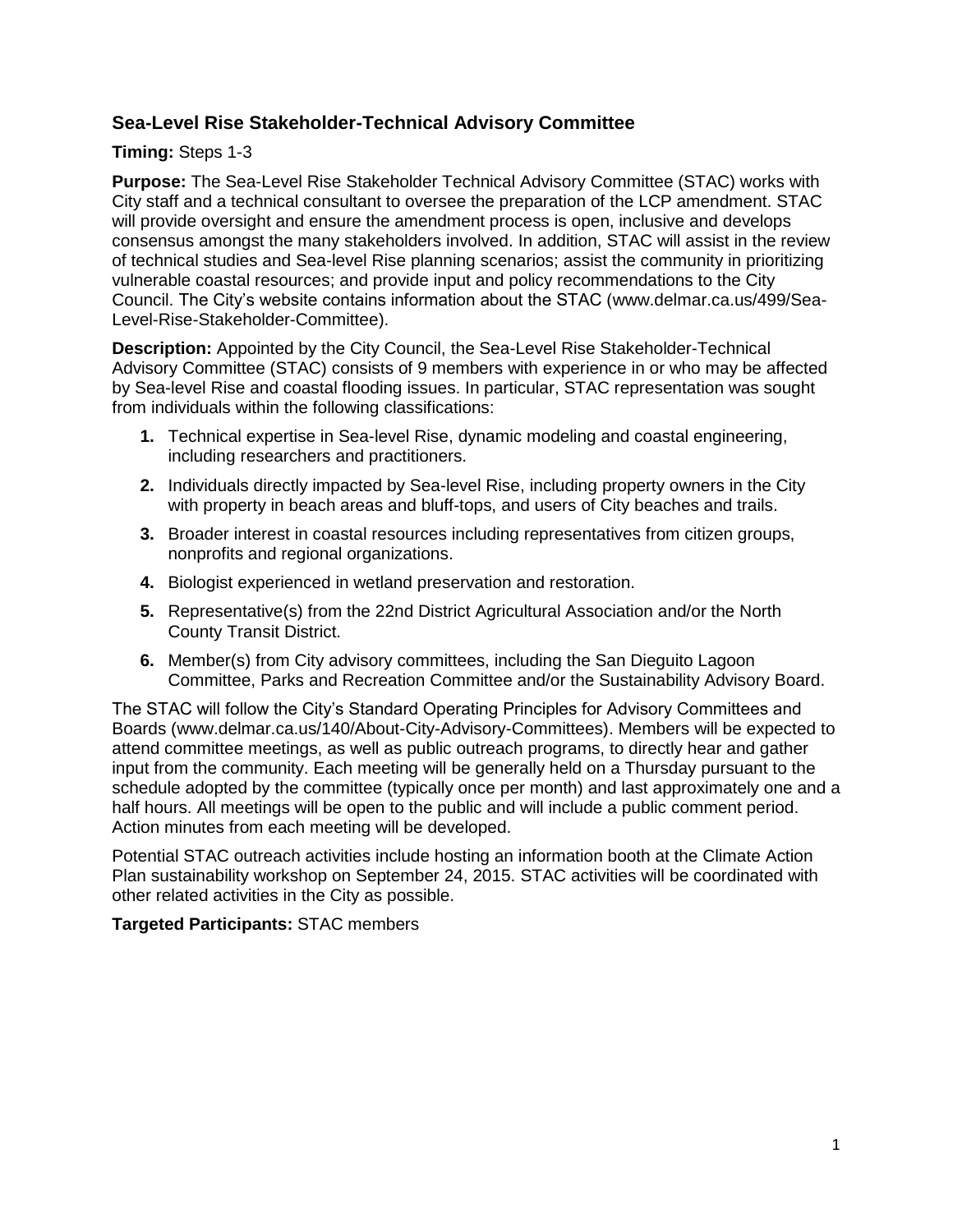#### **City of Del Mar Website**

#### **Timing:** All Steps

**Purpose:** Content on the City's website will serve as an introduction to the project and an online library of project information, project documents, meeting materials and information on community involvement opportunities.

**Description:** A project Web page is embedded in the City's website (www.delmar.ca.us/sealevelrise) and will serve to communicate information, publicize public participation opportunities, track project milestones, and post working studies and draft documents. The Web page will be launched in the first step of the project and will be continually updated throughout the course of the planning process.

**Targeted Participants:** All community members and stakeholders; general public

#### **Engage Del Mar (mySidewalk)**

#### **Timing:** All Steps

**Purpose:** The City's Engage Del Mar Web page, also known as "mySidewalk," implements the online component of this Public Involvement Plan. It will be used to alert the public of outreach activities at each step in the project, as well as engage the public in discussions related to the project. This method makes public involvement possible through all the steps of the project, regardless of an individual's ability or inclination to attend community meetings.

**Description:** mySidewalk is a fun, easy online notifications board and discussion forum used by cities throughout the nation. The City's mySidewalk can be accessed at https://mysidewalk.com/sidewalks/18673/del-mar-ca. Notifications and discussion topics hosted by the City will be posted periodically throughout the project process in line with in-person engagement activities. Similar to in-person meetings, participants will be able to see other community member's input during the activities. At the conclusion of each mySidewalk discussion, input will be summarized in tandem with input received during the parallel in-person programs.

**Targeted Participants:** All community members and stakeholders; general public

#### **Email Notifications**

#### **Timing:** All Steps

**Purpose:** Email notifications will serve to alert community members and stakeholders with an interest in the project of public outreach activities, availability of project information and major milestones.

**Description:** Email notifications will be distributed periodically throughout all the steps of the project to keep interested parties aware of public engagement opportunities and major project milestones. Email notifications will be distributed to the project's stakeholder contact list. The stakeholder list will be continuously updated as community members register their contact information on the stakeholder contact database by contacting the Planning and Community Development Department at coastalplanning@delmar.ca.us or (858) 755-9313 or signing-in at a public meeting or other in-person engagement activity.

**Targeted Participants:** All community members and stakeholders; general public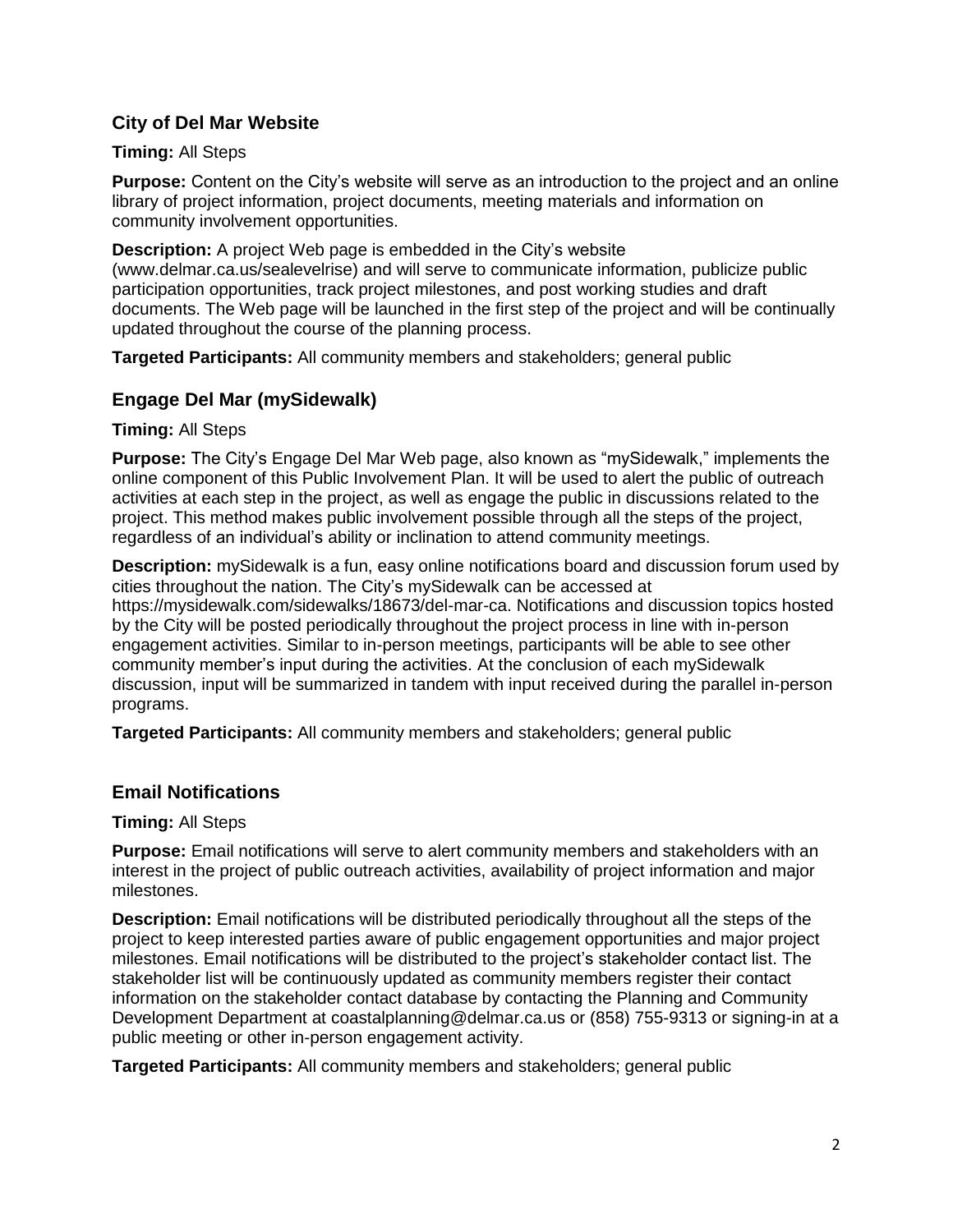#### **Informational Materials**

#### **Timing:** Step 1

**Purpose:** Informational outreach materials will provide project information, answer questions, address stakeholder interests, and serve as a takeaway at public meetings and community events.

**Description:** Project information documents, such as fact sheets and frequently asked questions (FAQ) documents, will be prepared and updated at project milestones to communicate project progress. The documents will include information necessary to public topic areas of interest. Informational materials will be made available at public outreach events as well as on the City website, Del Mar Library, and Del Mar Community Connections.

**Targeted Participants:** All community members and stakeholders

#### **Citywide Survey**

**Timing:** Step 3

**Purpose:** A citywide survey may be used to encourage input on the adaptation strategies under consideration for the Adaptation Plan.

**Description:** If used, the survey will be a value-based survey, developed to explore goals and priorities as related to the Adaptation Plan. The survey will be administered via an online tool and distributed to the project contact database. A link to the survey will also be posted on the City's website for wider accessibility. The results of the survey will inform the strategies adopted in the Adaptation Plan.

**Targeted Participants:** All community members and stakeholders; general public

#### **City Council and Planning Commission Hearings**

#### **Timing:** Step 4

**Purpose:** City Council and Planning Commission hearings will give City officials an opportunity to provide guidance and a course of action during the process. The hearings will cover both planning topics and updates on the public involvement program. The hearings are also another opportunity for the public to stay informed about project progress and make comments.

**Description:** Hearings are scheduled to take place at the end of the process as part of regularly scheduled Planning Commission and City Council meetings or special meetings. Hearings will include reports on the public input and the STAC and staff's recommendations for the LCP amendment. Written notices will be distributed prior to hearings.

**Targeted Participants:** City officials